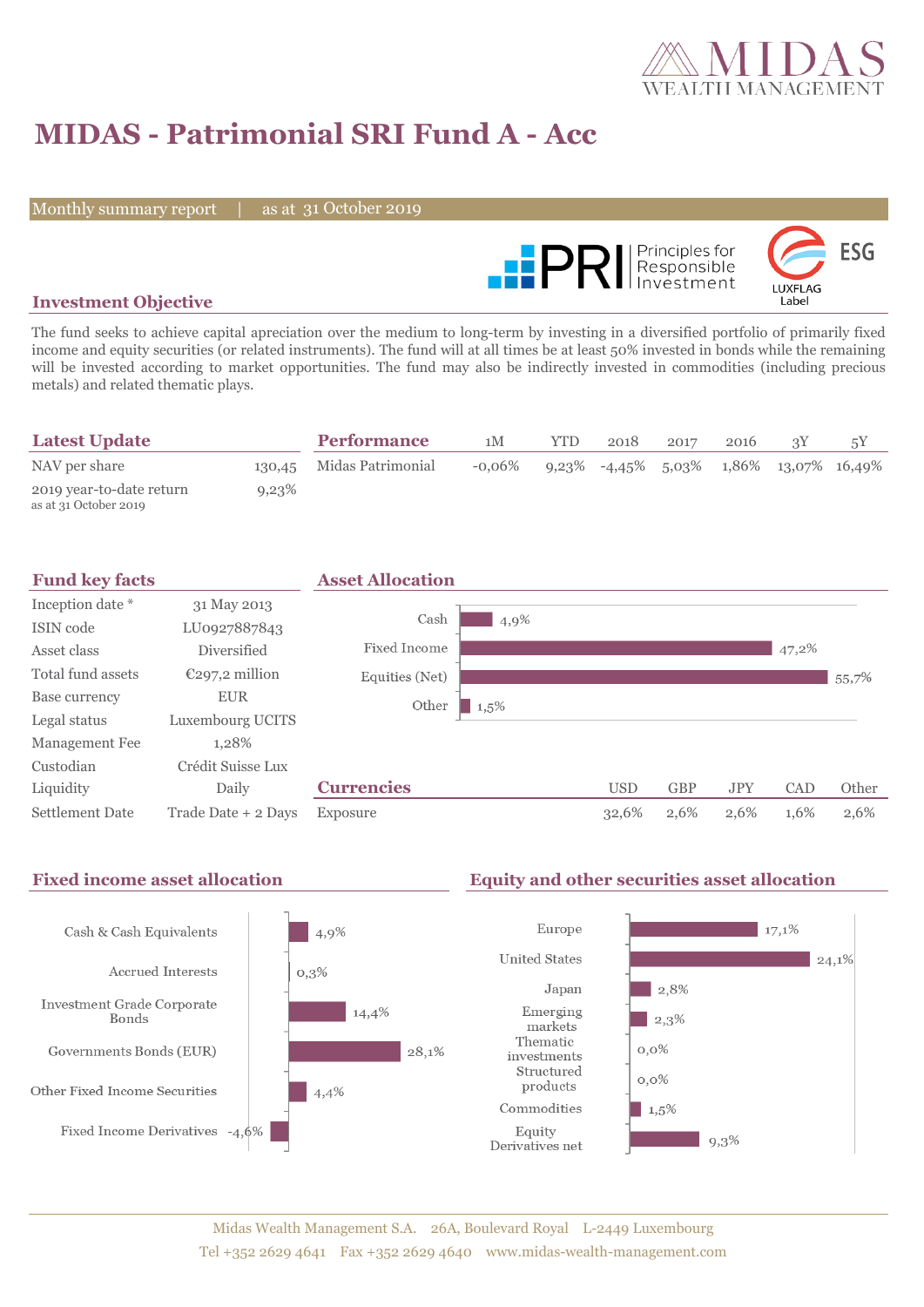

# **MIDAS - Patrimonial SRI Fund A - Acc**

Monthly summary report | as at 31 October 2019

| Top 10 fixed income holdings            | YTM     | Rating | Weight  | <b>Fixed income rating breakdown</b> |
|-----------------------------------------|---------|--------|---------|--------------------------------------|
| BTPS: BTPS 2 02/01/28                   | 0,7%    | BBB-   | $3,1\%$ |                                      |
| DEUTSCHLAND REP : DBR o 08/15/29        | $-0,4%$ | AAA    | 2,3%    | AAA<br>22,1%                         |
| ALLIANDER: ALLRNV 07/8 04/22/26         | $0.0\%$ | $AA-$  | 2,1%    | AA<br>19,0%                          |
| NETHERLANDS GOVT: NETHER 0 3/4 07       | $-0,3%$ | AAA    | $2,0\%$ | 5,7%<br>А                            |
| SPANISH GOV'T: SPGB 1.6 04/30/25        | $-0.1%$ | $BBB+$ | $2,0\%$ | <b>BBB</b><br>40,8%                  |
| ALTICE FINCO SA : ALTICE 4 3/4 01/15/28 | 5,1%    | $CCC+$ | 1,6%    | <b>BB</b><br>$0,0\%$                 |
| FRANCE O.A.T.: FRTR 2 05/25/48          | 0,6%    | AA     | 1,6%    | B<br>6,0%                            |
| DEUTSCHLAND REP: DBR 1 1/4 08/15/48     | 0,1%    | AAA    | $1,6\%$ | CCC<br>3.5%                          |
| EUROPEAN INVT BK : EIB o $3/8$ o7/16/25 | $-0,4%$ | AAA    | 1,4%    | <b>NR</b>                            |
| ASFINAG : ASFING 0 1/4 10/18/24         | $-0.4%$ | $AA+$  | 1,4%    | $2,9\%$                              |

| Sector                  | Weight  | <b>Equity sector breakdown</b>                                                                                                                                                         |                                                           |  |
|-------------------------|---------|----------------------------------------------------------------------------------------------------------------------------------------------------------------------------------------|-----------------------------------------------------------|--|
|                         |         | <b>Consumer Discretionary</b>                                                                                                                                                          | 12,8%                                                     |  |
|                         | $1,1\%$ | Consumer Staples                                                                                                                                                                       | 8,5%                                                      |  |
|                         | $1,0\%$ | Energy                                                                                                                                                                                 | 5,9%                                                      |  |
| <b>Real Estate</b>      | 1,0%    | Financials                                                                                                                                                                             | 10,0%                                                     |  |
| <b>Consumer Staples</b> | $0,9\%$ | Health Care                                                                                                                                                                            | 12,9%                                                     |  |
|                         |         |                                                                                                                                                                                        | 18,2%                                                     |  |
|                         | $0.9\%$ |                                                                                                                                                                                        | 10,4%                                                     |  |
| Industrials             | $0,9\%$ | <b>Communication Services</b>                                                                                                                                                          | 0,5%<br>$15,2\%$                                          |  |
|                         |         | Utilities                                                                                                                                                                              | 1,4%                                                      |  |
| <b>Health Care</b>      | 0,8%    | Real Estate                                                                                                                                                                            | 4,3%                                                      |  |
|                         |         | Communication Service 3,0%<br><b>Information Technolog</b><br><b>Information Technolog</b><br>Communication Service 0,9%<br><b>Information Technolog</b><br>Consumer Discretionar 0,9% | <b>Information Technology</b><br>Industrials<br>Materials |  |

### **Top 5 funds and other holdings**

| Amundi Japan TOPIX ETF                            | 2.8%    |
|---------------------------------------------------|---------|
| iShares STOXX Europe 600 Automobiles & Parts UCIT | 2,0%    |
| Quaero Bamboo                                     | 1.5%    |
| <b>ETFS PHYSICAL GOLD</b>                         | 1.5%    |
| iShares EURO STOXX Banks 30-15 UCITS ETF          | $1.0\%$ |
|                                                   |         |